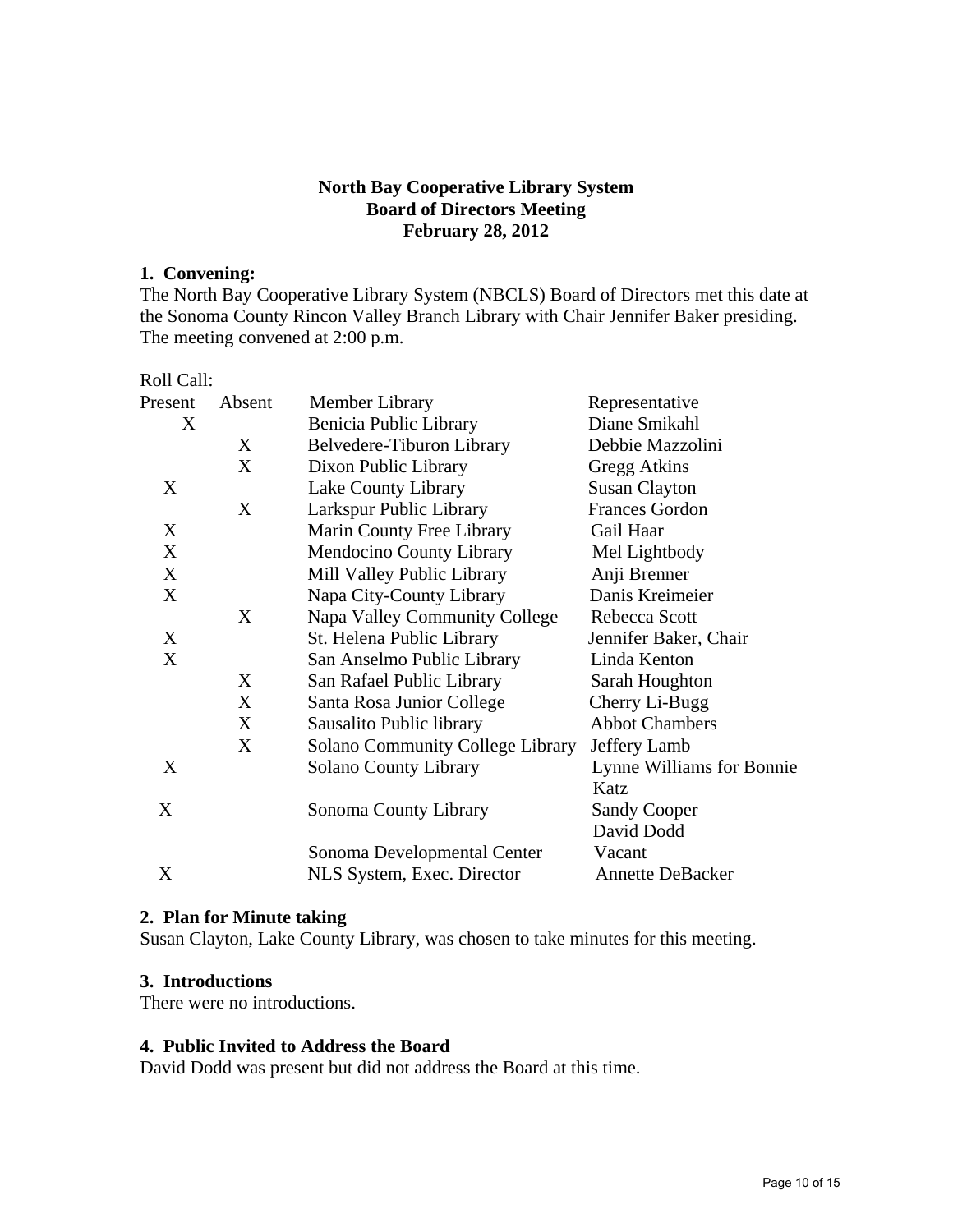# **5. Approval of Agenda**

A motion to approve the agenda as presented was made by Sandy Cooper and seconded by Gail Haar. Motion passed.

### **6. Consent Calendar**

A motion to approve the consent calendar was made by Lynne Williams and seconded by Mel Lightbody. Motion passed.

### **7. System Status Report**

Annette DeBacker presented the System status report. To date, the System is half way through the budget and expenditures. The audit has been delayed until May.

### **8. Clarification of Membership Dues**

Annette DeBacker clarified payment of membership dues. Invoices were corrected and several libraries are to receive refunds.

# **9. Resource Sharing Options Committee**

David Dodd presented information from the Resource Sharing Options Committee. There are two vendors that are compatible with all member systems: Autographics and Innovative. A discussion of the SuperSearch program was started but it was decided to hold this discussion until the next agenda item. Discussion continued on resource sharing. The committee will continue its research.

### **10. SuperSearch Program Discussion**

The discussion on the SuperSearch program began with the question of whether to revive SuperSearch or replace it. Marinet has decided to leave SuperSearch. A suggestion was made to explore Link + costs. Sandy Cooper made a motion to end the use of SuperSearch as a resource sharing program. Linda Kenton seconded the motion. There was discussion concerning a SuperSearch replacement and the staff associated with SuperSearch functions. Gregg Atkins will direct the staff member's work going forward. The question was called and the motion was approved. The Resource Sharing Options Committee will continue its research.

### **11. Database Contracts**

The Database committee is looking into the possibilities of group purchase. There was discussion on negotiations strategies and the role of Califa in possible negotiations. Sandy Cooper, Danis Kreimeier, and Jennifer Baker will look into database contract negotiations. Jennifer Baker will join the system-wide database committee.

### **12. MOU with NCCL for historical record keeping**

There was a short discussion on what materials are needed to be kept and stored. Sandy Cooper moved to approve the MOU and Lynne Williams seconded the motion. Motion approved.